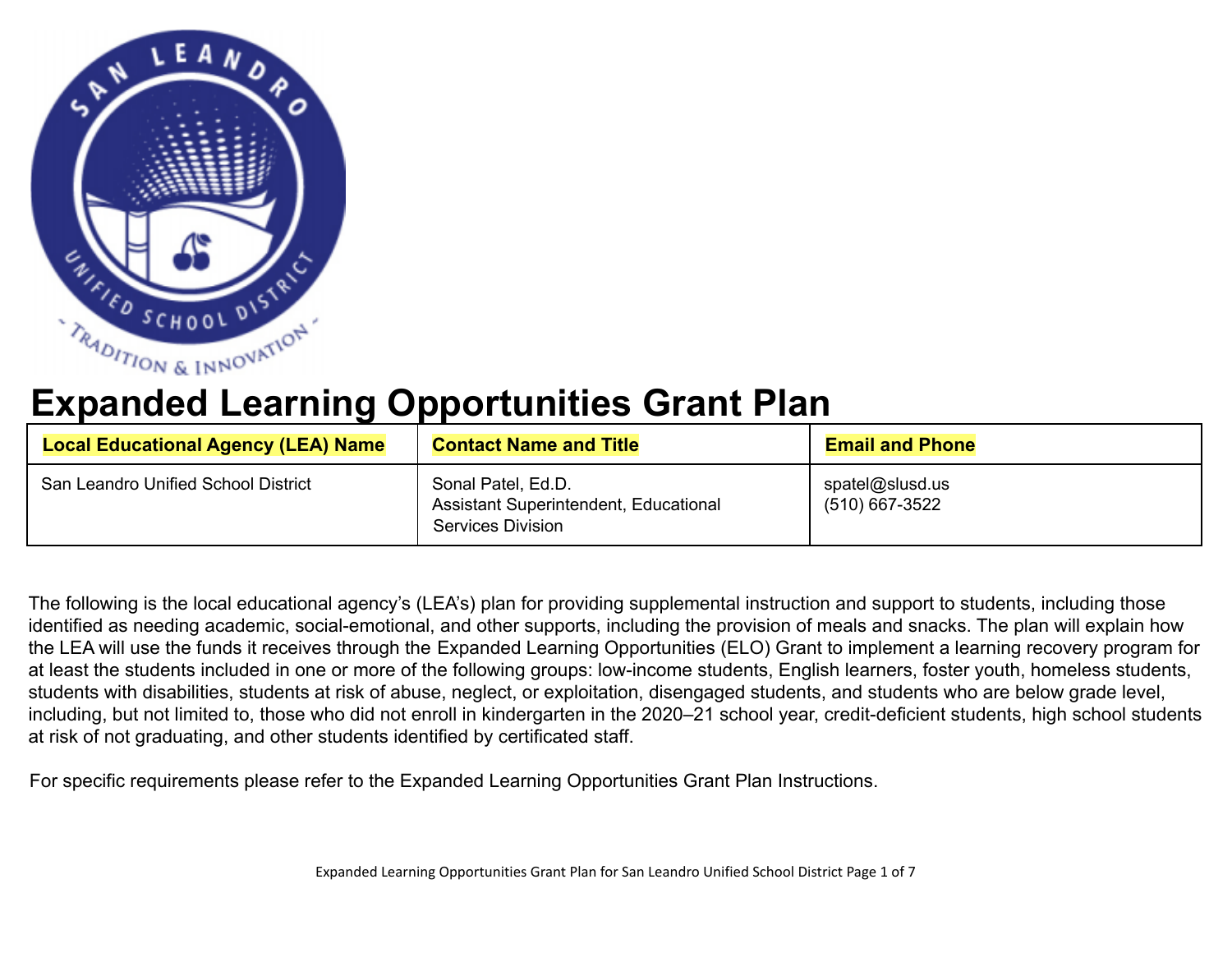## **Plan Descriptions**

A description of how parents, teachers, and school staff were involved in the development of the plan.

Through our established stakeholder engagement plan for LCAP development, evaluation, and approval, SLUSD informed the community about Expanded Learning Opportunity Grant funding, the intended purposes and utilized the feedback and community input to design a plan. Our Parent Advisory Committee (representing students who are English Learners, low-income, Foster youth) met in February, March, April and May to review our student achievement data, climate surveys from students, staff, and families, and open-response data from community engagement/feedback sessions (over 24 events for families) to assess the needs of SLUSD. Alongside this process, the DELAC was also engaged in a parallel review of the same data sources, with a stronger focus on EL achievement data. The DELAC proposed actions and budget expenditures alongside our SLUSD staff (working across bargaining groups, within their departments and divisions) which were reviewed by the PAC and recommended according to how they align with the needs of our students and families. Our staff also aligned these proposed actions with the goals of our District Strategic Plan. The most recommended actions, which were supported by our community input and student data, were then aligned to the goals of the Expanded Learning Opportunity Grant and were budgeted.

A description of how students will be identified and the needs of students will be assessed.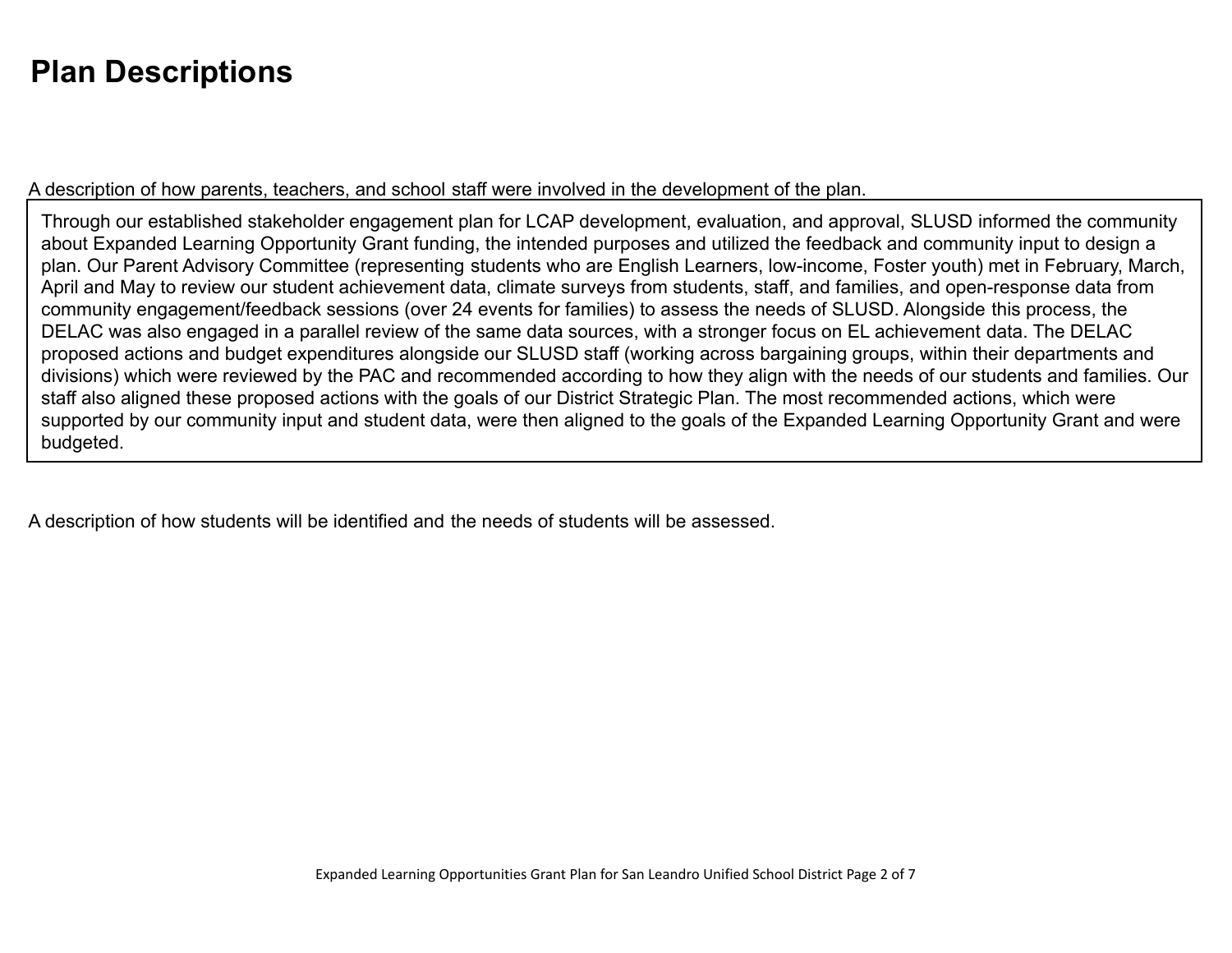San Leandro Unified School District is committed to educating students to achieve academic excellence to become confident, collaborative, and engaged citizens in a community rich in heritage and diverse in culture, where we value our traditions and embrace innovation. Through this value of both tradition and innovation, SLUSD prepares current and future generations for life beyond school. We ensure our students graduate from high school with college and career readiness by reducing truancy and providing wrap-around services for students who are at risk of dropping out.

The COVID-19 pandemic has affected the entire San Leandro Unified School District community and drastically altered the lives of students, families, and staff. In response to the challenges that this pandemic presented SLUSD continues to support our students and their families in accessing basic needs and services. Even after we close schools in March 2020, our staff never cease to educate all our students by designing robust distance learning which includes a combination of synchronous and asynchronous learning that is structured yet flexible in order to accommodate the diverse needs of students and families. The daily model adopts a human-centered approach, which includes health and wellness breaks, social-emotional learning activities, and routines, as well as off-ramps for differentiation via small-group instruction and support.

Despite all the different instructional strategies our educators use to educate our students, we recognize that learning loss is a reality and needs to be addressed. SLUSD analyze various data point to identify students needs and provide appropriate support for all-out students. At the secondary level, we run data to determine the numbers of Ds and Fs each quarter and communicate this information to the site administrators and teachers. We also monitor the usage of different learning platforms that are available to all our students. In addition, STAR Assessments, which include STAR Early Literacy, STAR Reading, and STAR Math are administered to all eligible students 3 times a year. STAR assessment data are used to determined students' academic progress to In addition to academic performance, SLUSD analyzes students' discipline referrals as well attendance data which includes absenteeism and truancy.

A description of how parents and guardians of students will be informed of the opportunities for supplemental instruction and support.

SLUSD will provide general and personalized information in multiple languages via Parent Square, phone calls, and text messages to all families so that they can not only access supplemental instruction and support but also receive specific information related to their student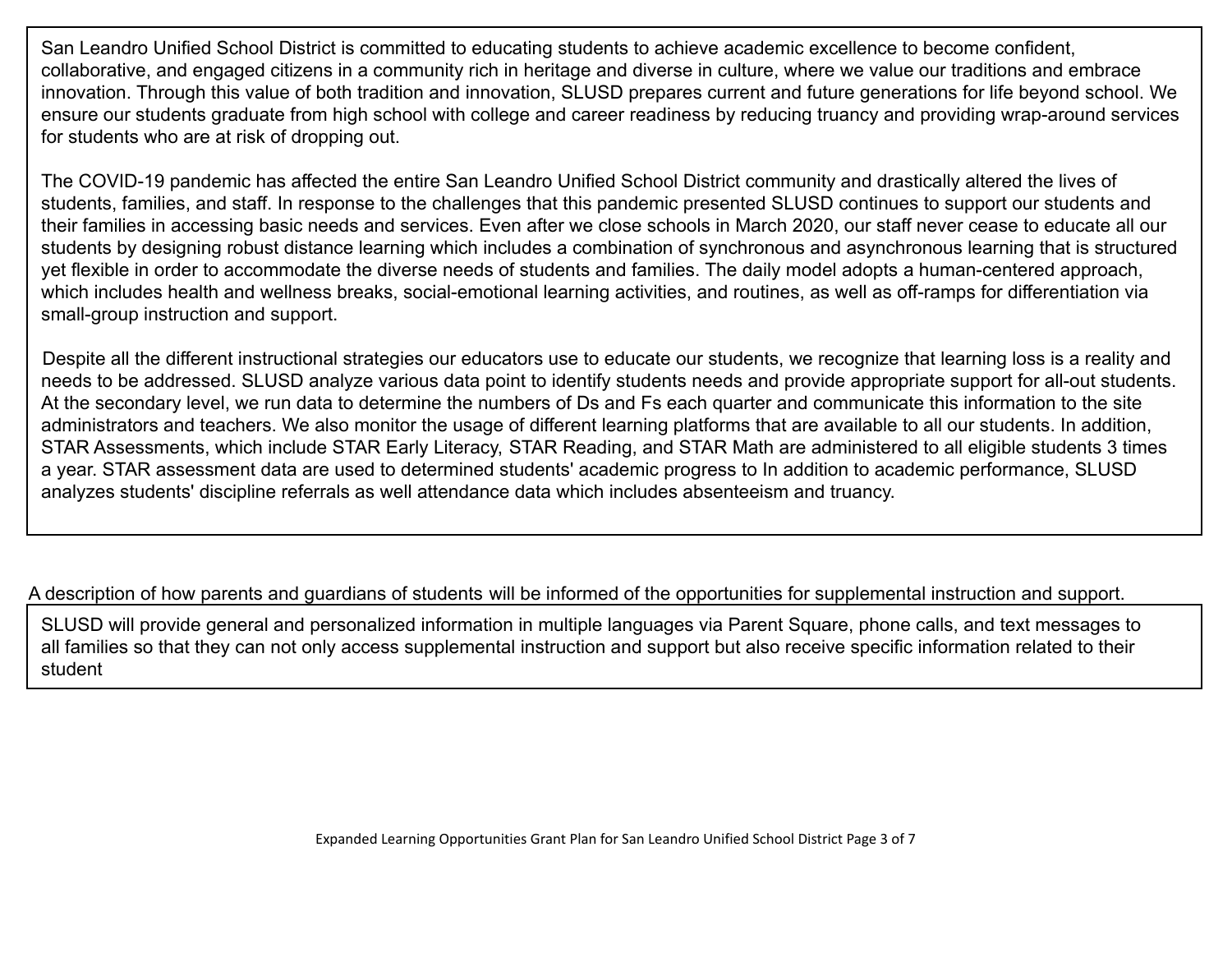and programs for which they may qualify. We will use this platform at the district, school, and classroom level to ensure connectivity, alongside a Spanish and Chinese phone hotline for general support regarding how to access services. Alongside using this platform we will also share our resources and services via our websites and social media accounts. We have already built a parent-friendly website for expanded learning to document and house all information, starting with our summer school for 2021 that is in-person with online options as well. During our weekly site based parent engagement events (coffee chats) and month events (ELAC, SSC and district weekly events (Family Learning Series every Wednesday) and DELAC, we will also share information about services so that our parent leaders can also help us spread the word. Lastly, our parent facilitators and outreach coordinators will be calling every student who is identified as being in need of supplemental instruction, based on our integrated intervention system indicators, to alert them of programming and enroll them if they have not signed up.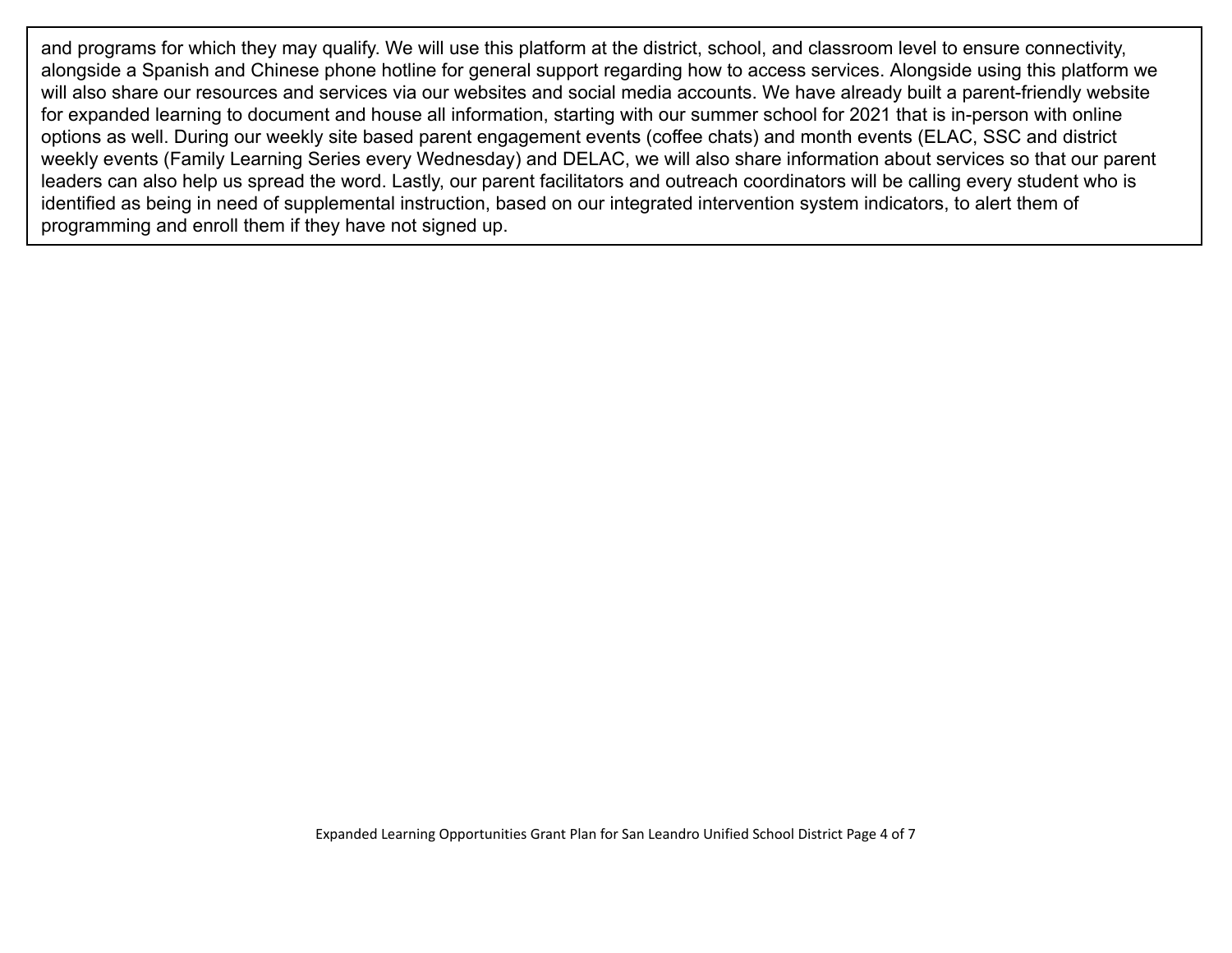## A description of the LEA's plan to provide supplemental instruction and support.

SLUSD has worked collaboratively with our community, advisory groups, and bargaining units to identify supplemental instruction and support through expanded learning (after instructional day, weekends, and summer), hiring intervention support staff, expanded credit recovery programs to high school students, expansion of 1:1 tutoring/mentorship programs, and creating professional development to all staff to build capacity and to outreach to families. Our plan centers on our multi-tiered integrated intervention support system that is a tiered approach to both academic and behavioral support.

Our expanded learning program will start on June 14, 2021, that will be an integrated, themed summer school program that will focus on English Language Development, literacy, and math. We will expand our partnership with the San Leandro Boys and Girls Club to provide summer afterschool programs that will provide targeted programming of developmentally appropriate project-based learning as well as modules that support academic and social-emotional skill development through FUN theme-based summer camp experiences. Designed to prevent summer learning loss by helping members learn, practice, and reinforce new skills and concepts activities will include, math, literacy, STEM, outdoor recreation, art, and more. The expanded learning programs will have a strong focus on social and emotional skills that will help our youth to communicate effectively, work with others and develop coping skills to face the challenges of today. Credit recovery programs will be offered this summer and will expand into the school year. We will also expand our dual enrollment partnership agreements with local community colleges.

We will hire intervention specialists that provide direct instructional services to students during the school day and will support teachers in designing differentiated instruction in the classroom with a focus on grouping, leveling/tiering, learning modalities, utilizing blending learning and small group centers/station to offer personalized, responsive learning paths and will use formative and summative assessment data to progress monitor intervention groups during and into the expanded learning programs.

We will hire intervention counselors and community outreach coordinators who will provide universal, targeted and intensive support by: Tier 1: Initiate Communication with Families/Students: Early Re-Engagement for ALL students and support the implementation of PBIS, SEL, and Family Engagement programs.

Tier 2: Initiate Re-Engagement with Families/Students for all students who are not engaged by 60% of the instructional week. Their role will focus on initiating communications with families to discover and troubleshoot needs and challenges.

Tier 3: Initiate Re-Engagement Interventions by collaborating with the Coordination of Services Team (COST) to strategize support for students and family. Will provide home visits and will follow up on referrals to the Native American Health Center, Family Resource Center, mental health counselor, or one of our outside community-based organizations for additional wrap-around support.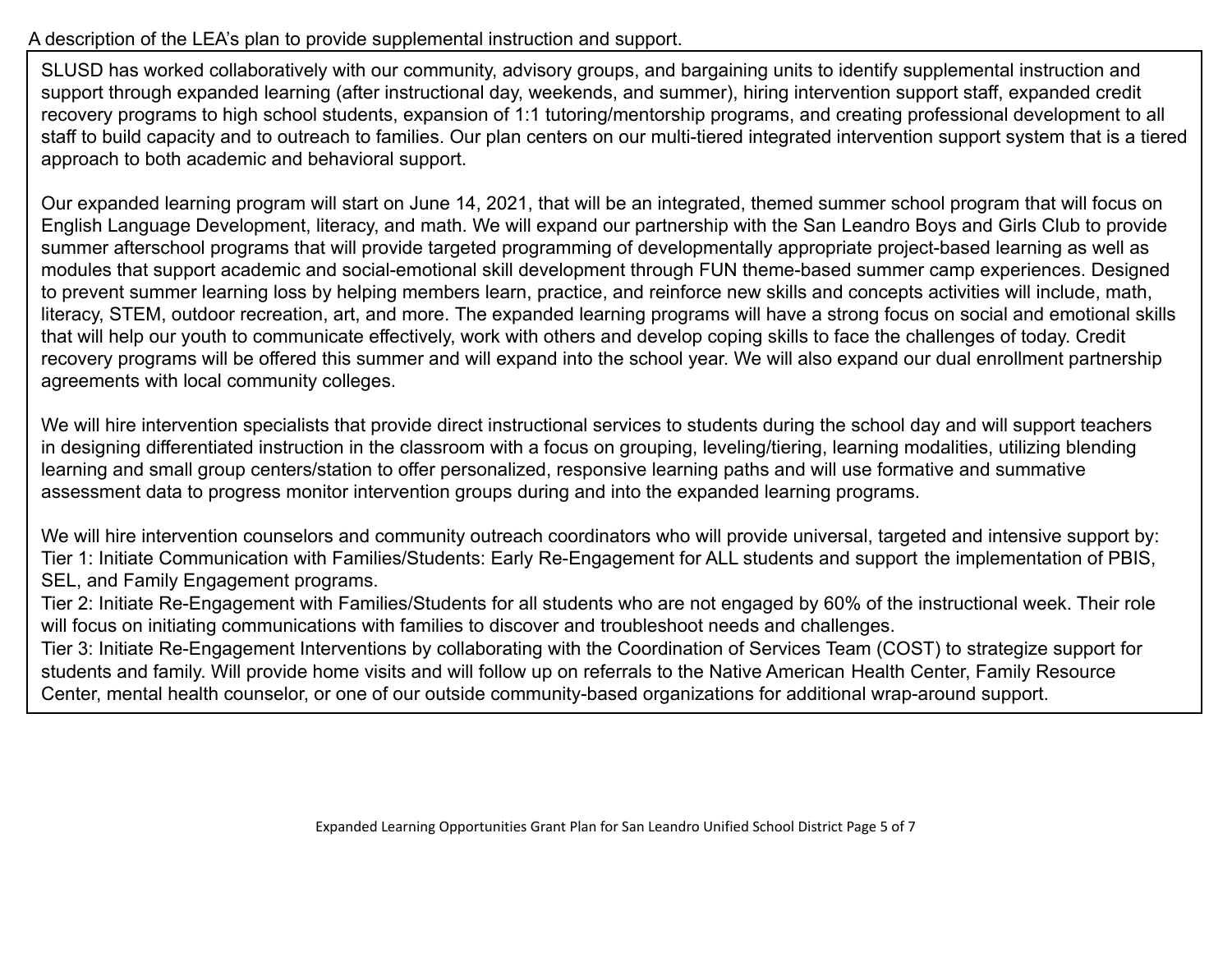Our plan will expand support services to increase student engagement and implement SEL learning through contracted providers and will support arts integration TK-12 with materials and professional development. Supplemental curriculum to support intervention in early reading, literacy, and math will be purchased alongside high-quality professional development.

Paraprofessionals will be hired and trained to support English language learners, students identified as needing additional academic support, and students with specialized learning needs.

## **Expenditure Plan**

The following table provides the LEA's expenditure plan for how it will use ELO Grant funds to support the supplemental instruction and support strategies being implemented by the LEA.

| <b>Supplemental Instruction and Support Strategies</b>                                                                                                       | <b>Planned Expenditures</b> | <b>Actual Expenditures</b> |
|--------------------------------------------------------------------------------------------------------------------------------------------------------------|-----------------------------|----------------------------|
| Extending instructional learning time                                                                                                                        | \$1,030,000                 |                            |
| Accelerating progress to close learning gaps through the implementation,<br>expansion, or enhancement of learning supports                                   | \$3,062,187                 |                            |
| Integrated student supports to address other barriers to learning                                                                                            | \$850,000                   |                            |
| Community learning hubs that provide students with access to technology,<br>high-speed internet, and other academic supports                                 |                             |                            |
| Supports for credit deficient students to complete graduation or grade<br>promotion requirements and to increase or improve students' college<br>eligibility | \$510,000                   |                            |
| Additional academic services for students                                                                                                                    | \$660,000                   |                            |